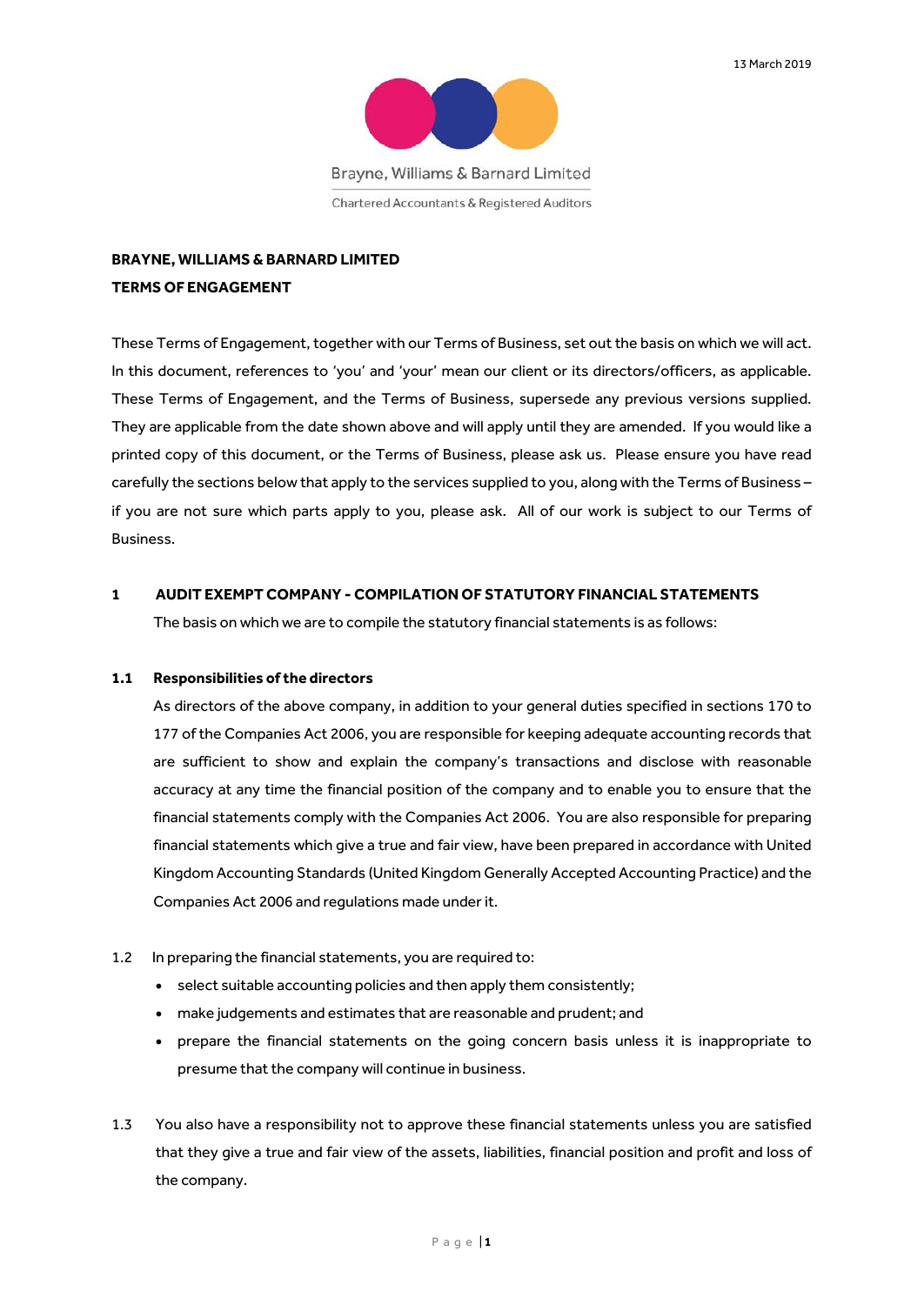

- 1.4.1 Your responsibility for preparation of the financial statements extends to the application of exemptions and options on transition to, and application of, new accounting standards. As directors of the company you should also consider the impact of new accounting standards on the business, including the impact on going concern.
- 1.5 You are responsible for safeguarding the assets of the company and hence for taking reasonable steps for the prevention and detection of fraud and other irregularities.
- 1.6 You are also responsible for determining whether, in respect of the year, the company meets the conditions for exemption from an audit of the accounts set out in section 477 (or 479A or 480) of the Companies Act 2006, and for determining whether, in respect of the year, the exemption is not available for any of the reasons set out in sections 476, 478 and 479 (479B or 481).
- 1.7 You are responsible for ensuring that the company complies with the laws and regulations that apply to its activities, and for preventing non-compliance and for detecting any that occurs.
- 1.8 You have undertaken to make available to us, as and when required, all the company's accounting records and related financial information, including minutes of management and shareholders' meetings necessary for the compilation of the accounts. You will make full disclosure to us of all relevant information.
- 1.9 Where you are maintaining the bookkeeping records yourself, you have agreed that your staff will be responsible for:
	- keeping the record of receipts and payments;
	- reconciling the balances monthly with the bank statements;
	- keeping posted and balanced the purchase and sales ledgers;
	- preparing a detailed list of ledger balances;
	- if applicable, preparing details of the annual stocktaking suitably priced and extended.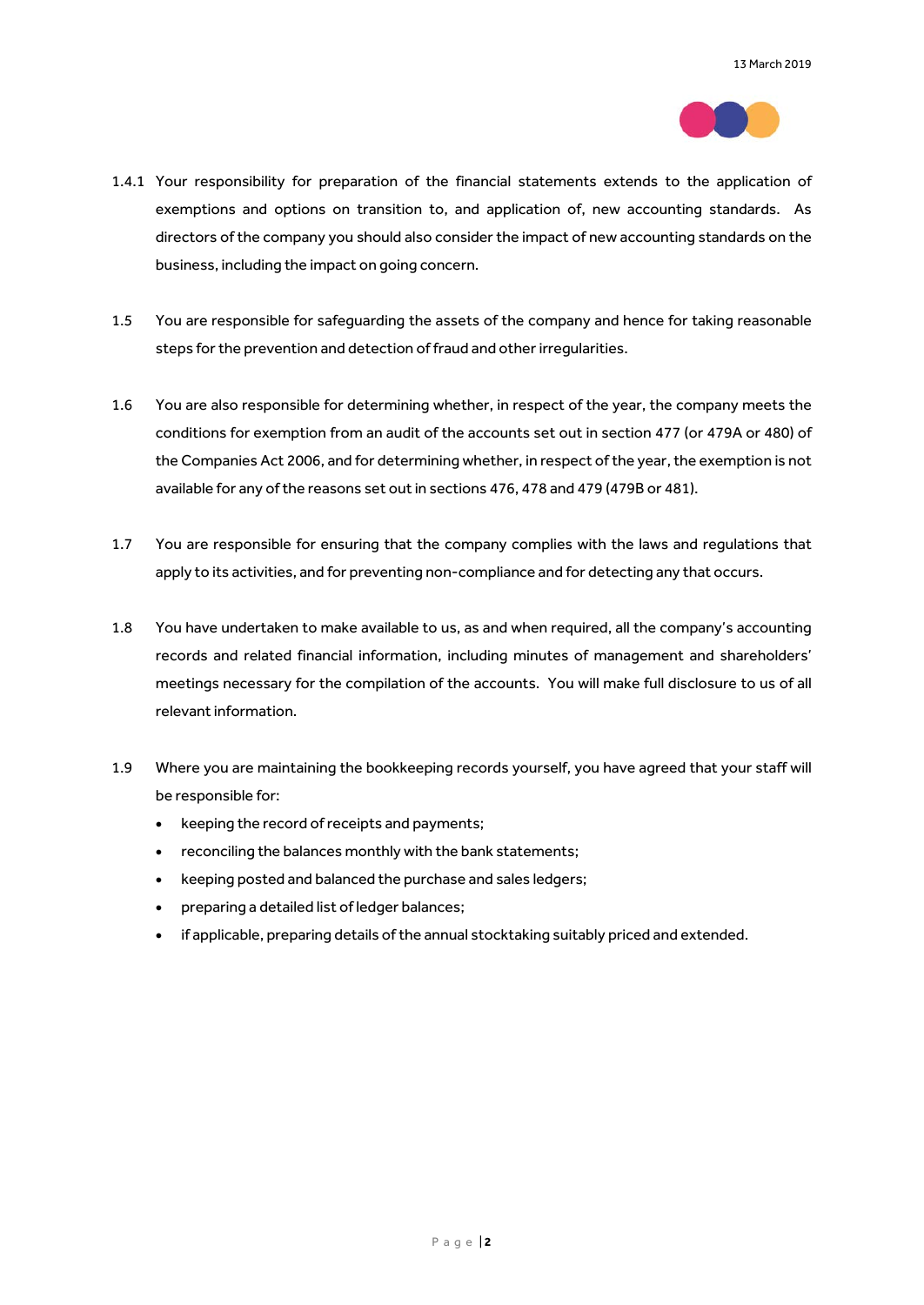

1.10 Where your financial information is to be published, which includes a report by us or is otherwise connected to us, on the company's website or by other electronic means, it is your responsibility to advise us of the intended electronic publication before it occurs and to ensure that any such publication properly presents the financial information and our report. We reserve the right to withhold consent to the electronic publication of our report if it, or the financial statements, are to be published in an inappropriate manner. It is your responsibility to ensure there are controls in place to prevent or detect quickly any changes to that information. We are not required to review such controls nor to carry out ongoing reviews of the information after it is first published. The maintenance and integrity of the company's website is your responsibility and we accept no responsibility for changes made to such information after it is first posted.

#### **1.11 Responsibilities of the accountants**

As the company is totally exempt from audit, we have no statutory responsibilities to the company at all. Our only responsibilities arise from those specifically agreed upon between us in respect of other professional services.

- 1.12 You have asked us to help you prepare the financial statements in accordance with the requirements of the Companies Act 2006. We will compile the annual financial statements for your approval based on the accounting records maintained by you and the information and explanations given to us by you. We shall plan our work on the basis that no report on the financial statements is required by statute or regulation for the year, unless you inform us in writing to the contrary. In carrying out our engagement we will make enquiries of management and undertake any procedures that we judge appropriate but are under no obligation to perform procedures that may be required for assurance engagements such as audits or reviews.
- 1.13 You have advised us that the company is exempt from an audit of the financial statements. We will not check whether this is the case. However, should our work indicate that the company is not entitled to the exemption, we will inform you of this.
- 1.14 Our work will not be an audit of the financial statements in accordance with the International Standards on Auditing (UK). Consequently, our work will not provide any assurance that the accounting records or the financial statements are free from material misstatement, whether caused by fraud, other irregularities or error and cannot be relied on to identify weaknesses in internal controls.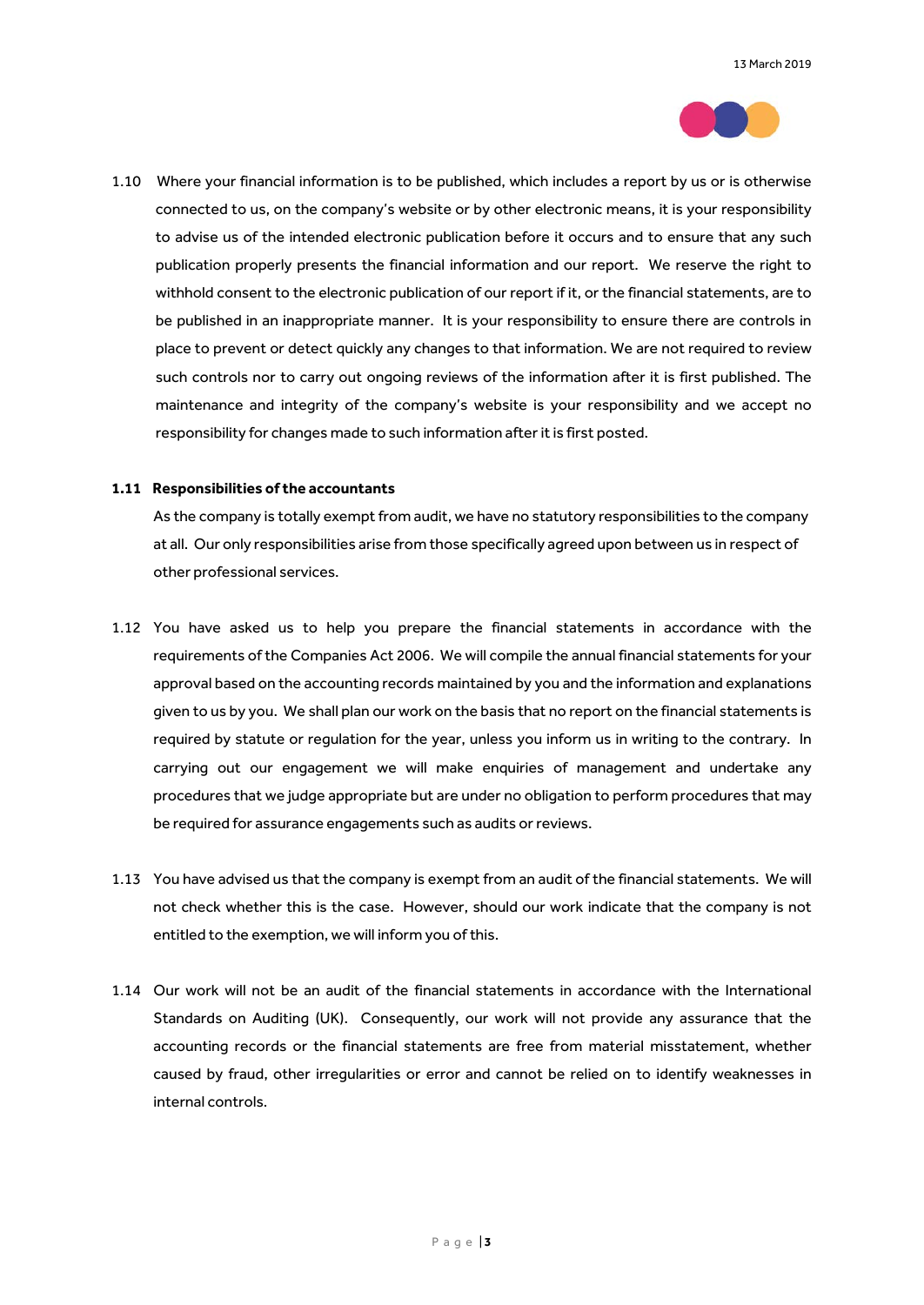

- 1.15 Since we will not carry out an audit, nor confirm in any way the accuracy or reasonableness of the accounting records maintained by the company, we are unable to provide any assurance as to whether the financial statements that we prepare from those records present a true and fair view. We will, however, advise you on whether your records are adequate for the preparation of financial statements and recommend improvements.
- 1.16 We have a professional duty to compile financial statements that conform with generally accepted accounting principles from the accounting records and information and explanations given to us.

Furthermore, as directors, you have a duty to prepare financial statements that comply with the Companies Act 2006, regulations made under that Act and United Kingdom Accounting Standards (United Kingdom Generally Accepted Accounting Practice (UK GAAP)). Where we identify that the financial statements do not conform to UK GAAP or if the accounting policies adopted are not immediately apparent this will need to be disclosed in the financial statements.

- 1.17 We also have a professional responsibility not to allow our name to be associated with financial statements which we believe may be misleading. Therefore, although we are not required to search for such matters, should we become aware, for any reason, that the financial statements may be misleading, we will discuss the matter with you with a view to agreeing appropriate adjustments and/or disclosures in the financial statements. In circumstances where adjustments and/or disclosures that we consider appropriate are not made or where we are not provided with appropriate information, and as a result we consider that the financial statements are misleading, we will withdraw from the engagement.
- 1.18 As part of our normal procedures, we may request you to provide written confirmation of any information or explanations given by you orally during the course of our work.

## **1.19 Form of the accountants' report**

We shall report to the Board of Directors, with any modifications that we consider may be necessary, that in accordance with this engagement letter and in order to assist you to fulfil your responsibilities, we have compiled, without carrying out an audit, the financial statements from the accounting records of the company and from the information and explanations supplied to us. To the fullest extent permitted by law we do not accept or assume responsibility to anyone other than the company and the company's Board of Directors, as a body, for the work or for this report.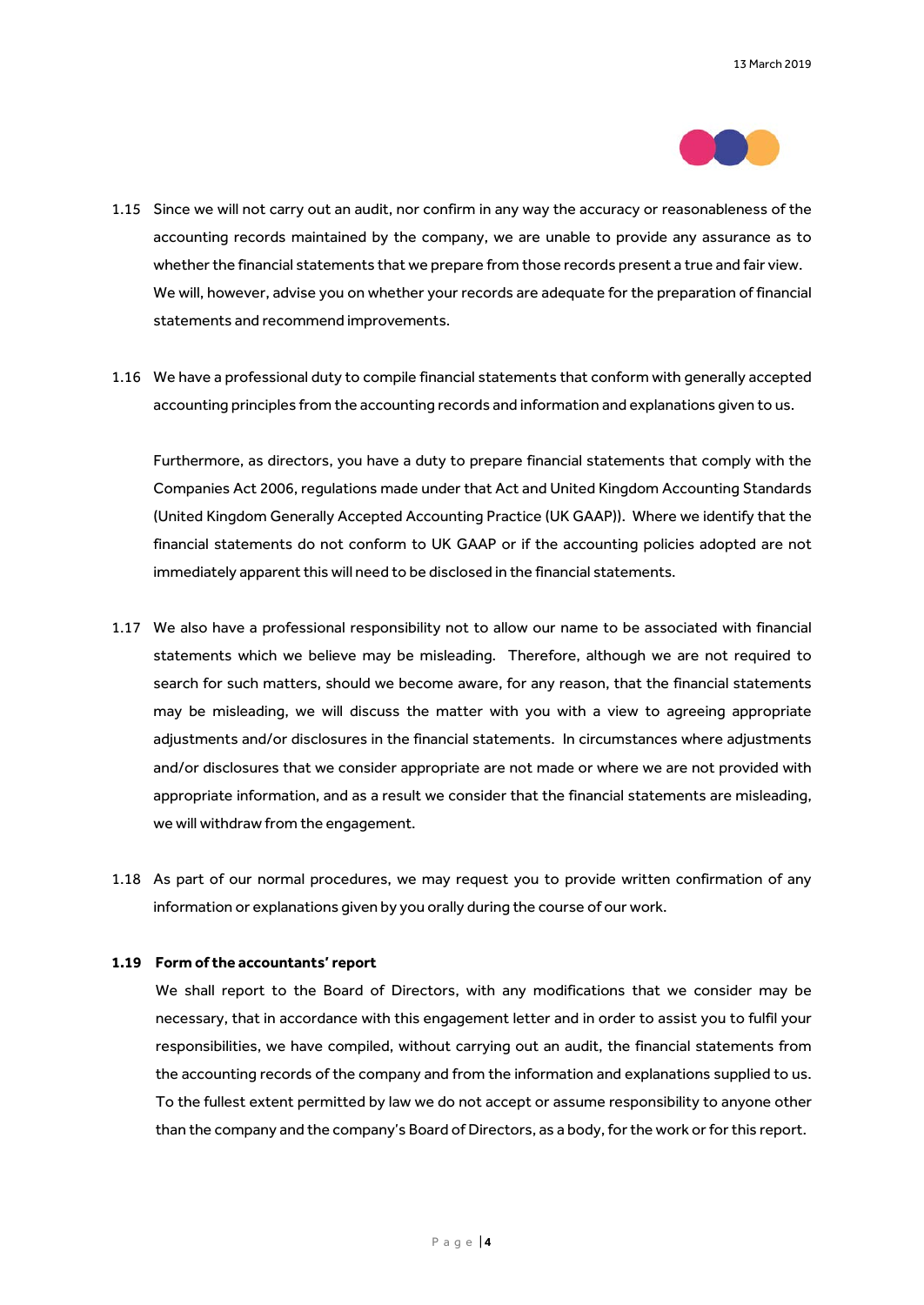

## **2 COMPANY TAX RETURN**

The basis on which we are to prepare the company tax return is as follows, and assumes that you will make full disclosure to us of all relevant information:

## **2.1 Taxation services**

We shall prepare, in respect of each accounting period of the company, a computation for corporation tax purposes adjusted in accordance with the provisions of the Taxes Acts. We shall also prepare the return form CT600 and subsidiary forms required by self assessment. The self assessment forms together with the supporting corporation tax computations, will be sent to you for written approval and signature prior to submission to the Inspector of Taxes in the required iXBRL format.

- 2.2 We will convert your accounts in to the required iXBRL format appropriate for the purposes of submission of the accounts to HMRC.
- 2.3 We shall advise you as to appropriate payments of corporation tax and S455 CTA2010 liabilities (loans to participators).
- 2.4 If the company is selected for enquiry by the HM Revenue and Customs, we will agree separate terms of engagement. The supplementary engagement terms will include responsibilities and fees as appropriate.
- 2.5 You will be responsible, unless otherwise agreed, for all other returns, more particularly: returns relating to employee taxes under PAYE, returns of employee expenses and benefits on forms P11D and the returns of income tax deducted at source as required on forms CT61. Your staff will deal with all returns and other requirements in relation to value added tax.
- 2.6 We shall be pleased to advise you on matters relating to the company's corporation tax liability, the implications or particular business transactions and on other taxation matters which you refer to us, such as national insurance, income tax deducted at source, employee benefits, value added tax and inheritance tax. Such services would also be subject to separate terms of engagement.

# **3 COMPILATION OF UNAUDITED FINANCIAL INFORMATION FOR SOLE TRADERS & PARTNERSHIPS**

The basis on which we are to compile the unaudited financial information is as follows:

#### **3.1 Your responsibilities**

You will be responsible for the reliability, accuracy and completeness of the accounting records.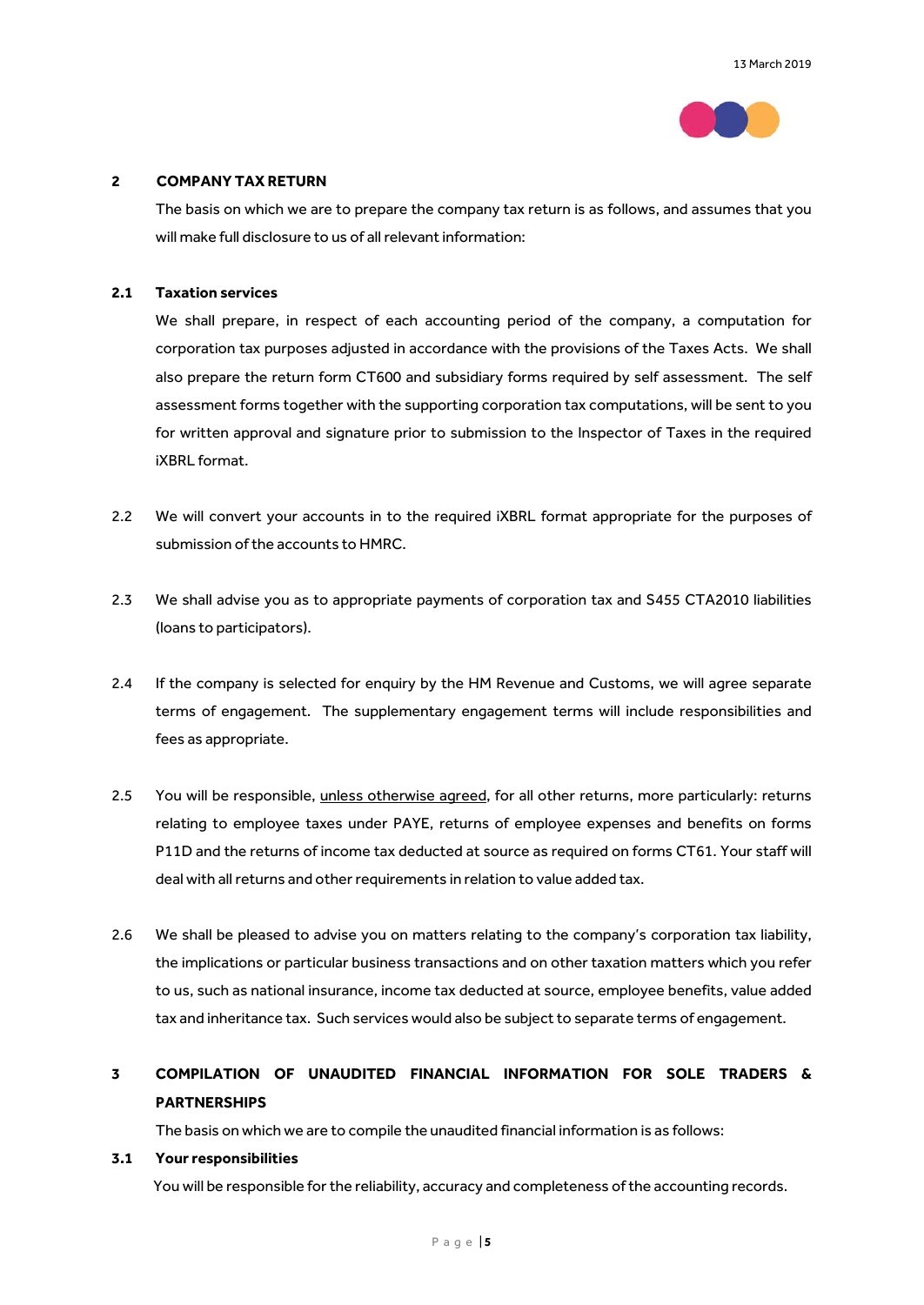

3.2 You have undertaken to make available to us, as and when required, all of your accounting records and related financial information, including any minutes of management meetings, necessary to

carry out our work. You will provide us with all information and explanations relevant to the purpose and compilation of the financial information, and you will disclose to us all relevant information in full.

- 3.3 You are responsible for ensuring that, to the best of your knowledge and belief, financial information, whether used by the business or for the financial statements, is accurate and complete. You are also responsible for ensuring that the activities of the business are conducted honestly, and for safeguarding the assets of the business and for taking reasonable steps to prevent and detect fraud and other irregularities.
- 3.4 You are responsible for ensuring that the business complies with the laws and regulations that apply to its activities, and for preventing non-compliance, and for detecting any that occurs.

#### **3.5 Our responsibilities**

You have asked us to help you prepare the financial information required eg. a profit and loss account, balance sheet and relevant notes to enable profits to be calculated such as to meet the requirements of section 25 of the Income Tax (Trading and Other Income) Act 2005 and which provides sufficient and relevant information to enable the completion of a tax return. We will compile the financial information for your approval based on the accounting records maintained by you and the information and explanations given to us by you.

- 3.6 We shall plan our work on the basis that no report is required by statute or regulation, unless you inform us in writing to the contrary. In carrying out our engagement we will make enquiries of management and undertake any procedures that we judge appropriate but are under no obligation to perform procedures that may be required for assurance engagements such as audits or reviews.
- 3.7 Our work will not be an audit of the financial information in accordance with International Standards on Auditing (UK). Consequently, our work will not provide any assurance that the accounting records or the financial information are free from material misstatement, whether caused by fraud, other irregularities or error and cannot be relied on to identify weaknesses in internal controls.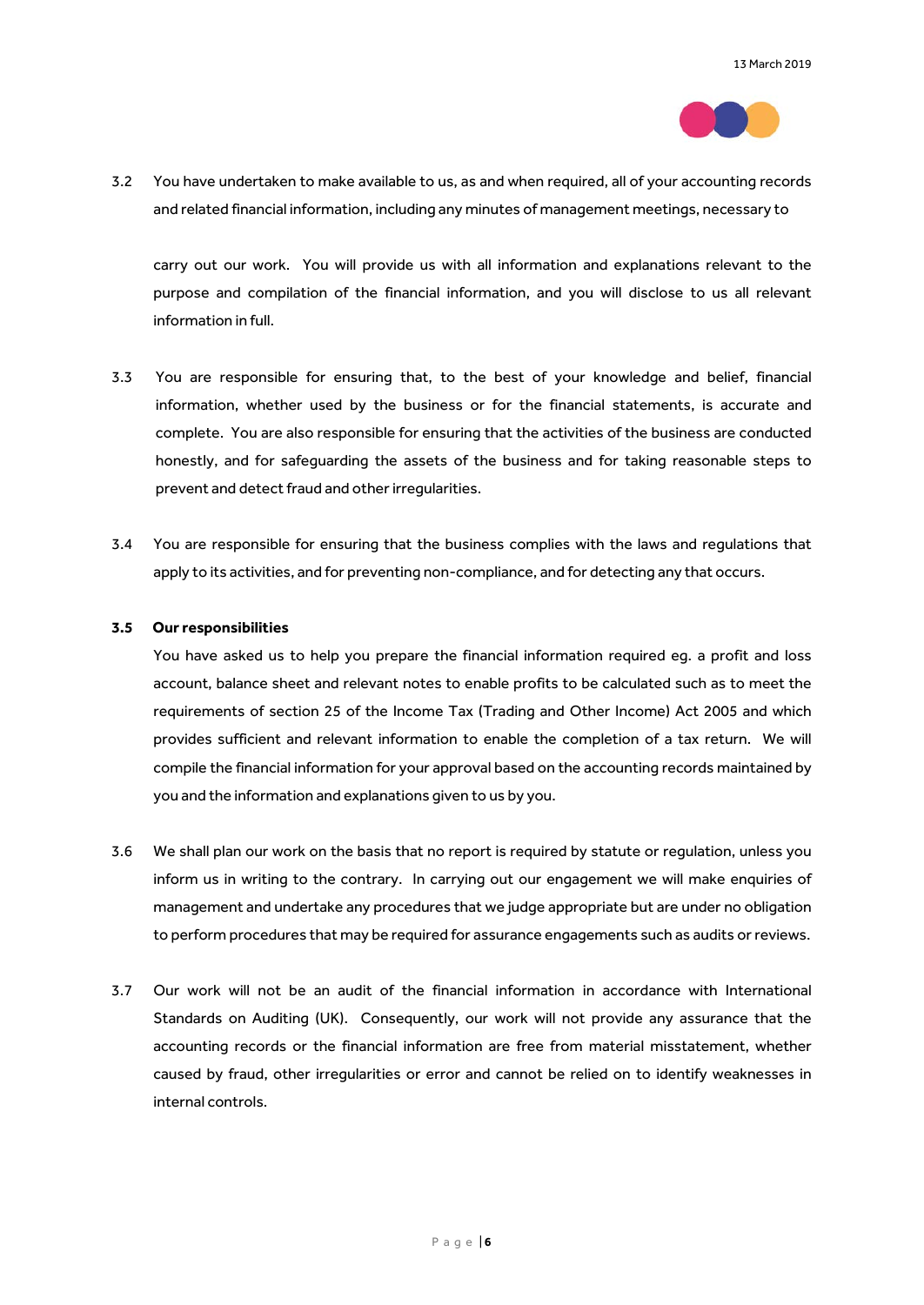

- 3.8 Since we have not carried out an audit, nor confirmed in any way the accuracy or reasonableness of the accounting records maintained by you, we are unable to provide any assurance as to whether the financial information that we prepare from those records presents a true and fair view. We will, however, advise you on whether your records are adequate for the preparation of the financial information and recommend improvements.
- 3.9 We have a professional duty to compile financial information that conforms with the generally accepted accounting principles selected by management as being appropriate for the purpose for which the information is prepared. The financial reporting framework on which the information has been compiled, its purpose and limitations will be disclosed in an accounting policy note to the financial information and will be referred to in our accountants' report.
- 3.10 We also have a professional responsibility not to allow our name to be associated with financial information which we believe may be misleading. Therefore, although we are not required to search for such matters, should we become aware, for any reason, that the financial information may be misleading, we will discuss the matter with you with a view to agreeing appropriate adjustments and/or disclosures in the financial information. In circumstances where adjustments and/or disclosures that we consider appropriate are not made or where we are not provided with appropriate information, and as a result we consider that the financial information is misleading, we will withdraw from the engagement.
- 3.11 As part of our normal procedures, we may request you to provide written confirmation of any information or explanations given by you orally during the course of our work.
- 3.12 You will approve and sign the financial information thereby acknowledging responsibility for it, including the appropriateness of the financial reporting framework on which it has been compiled, and for providing us with all information and explanations necessary for its compilation.

#### **3.13 Form of our report**

We shall report to you that in accordance with this engagement letter we have compiled, without carrying out an audit, the financial information from the accounting records of the entity and from the information and explanations supplied to us. The report should not be used for any purpose other than as set out in this engagement letter. To the fullest extent permitted by law we do not accept or assume responsibility to anyone other than the addressee of the report, for our work or for our report.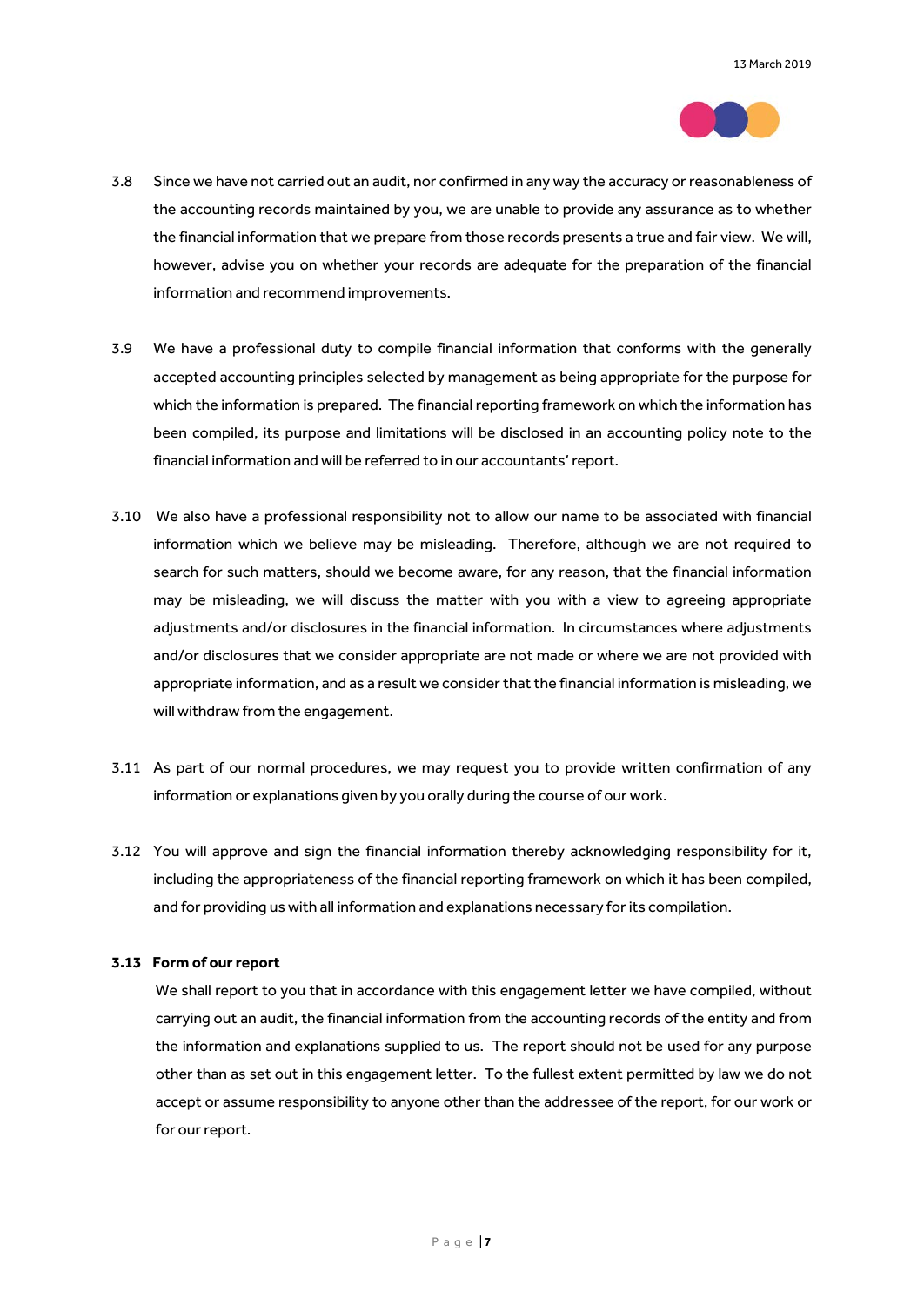

## **4 TAXATION AGENTS**

The basis on which we are to prepare your tax returns is as follows, and assumes that you will make full disclosure to us of all relevant information:

## **4.1 Taxation services**

We shall prepare, in respect of each accounting period, a computation of profits adjusted in accordance with the Taxes Acts. Once they have been approved by you we shall complete the appropriate self assessment schedule.

- 4.2 We shall prepare on your behalf the necessary self assessment returns including a calculation of your tax liabilities from the information supplied by you. With your agreement we shall obtain some information direct from your bank, building societies etc.
- 4.3 We shall forward your return (together with copies of all supporting material we propose to submit to HM Revenue & Customs (HMRC) with your return) to you for approval and signature. You are legally responsible for making a correct return in respect of your annual tax liability, and it is essential that we as your agent are supplied with all relevant information. At this stage we shall advise you as to your outstanding tax liabilities and the appropriate payment dates.
- 4.4 We may also send reminders to you as each payment date approaches.
- 4.5 It is important to note that HMRC will charge interest on any tax paid late, and in some cases can increase any outstanding liability by imposing surcharges.
- 4.6 Furthermore, to avoid automatic late filing penalties, which start at £100, the return must normally be submitted to the Inspector by 31 January following the tax year to which the return relates. This date may be extended if there is an HMRC delay in issuing the return to you.
- 4.7 It is therefore essential that you respond on a timely basis to any requests for further information to enable us to complete your return and submit it to HMRC on time.
- 4.8 It is your responsibility to ensure that your tax is paid on time and that your return is filed on time.
- 4.9 With this in mind we may ask you to sign a form 64-8 which authorises HMRC to send us copies of formal notices relevant to your personal tax position. However, to avoid any confusion, please forward to us any correspondence/taxpayer statements that you receive direct from HMRC.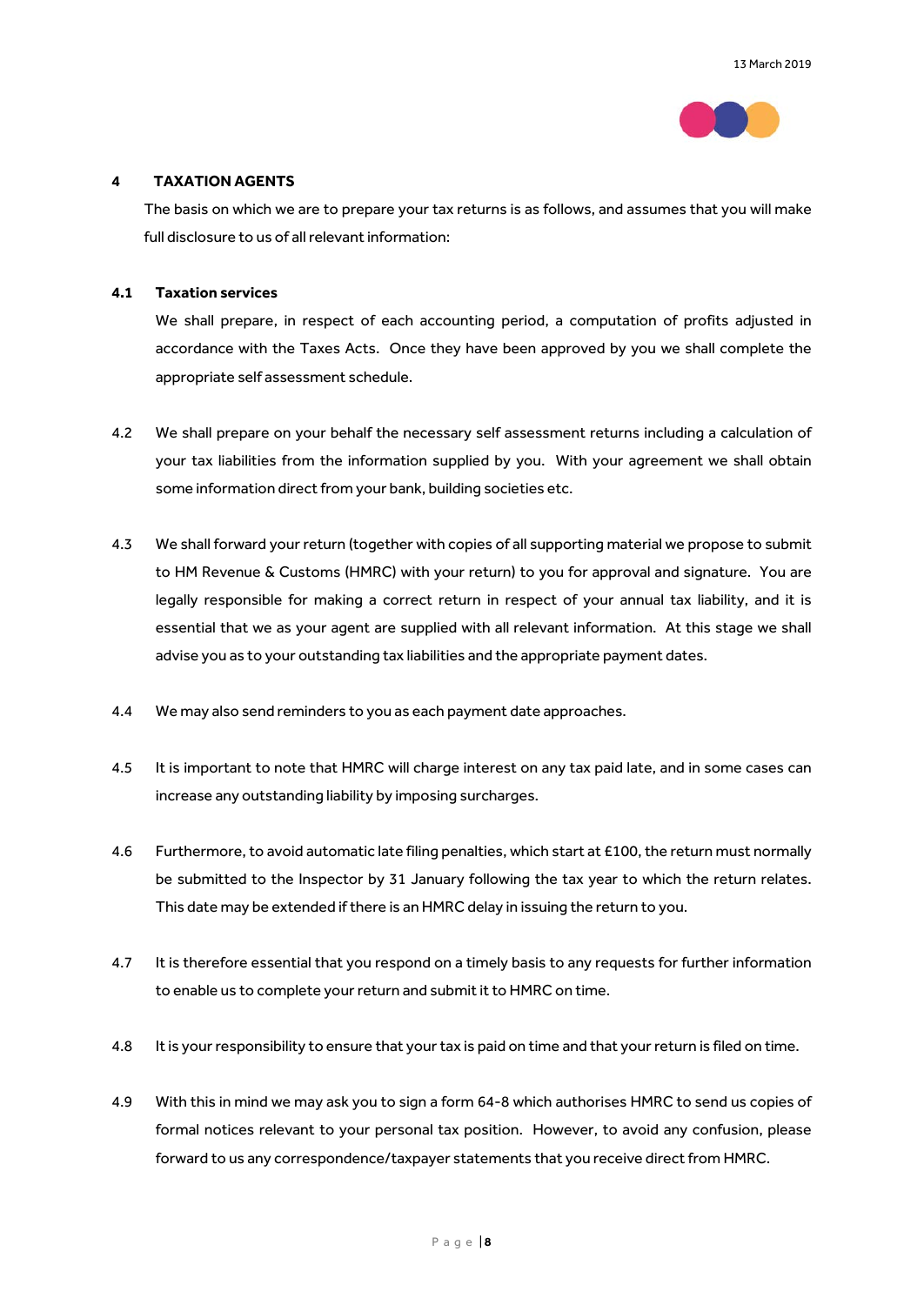

#### **4.10 Enquiries**

We shall respond to any enquiries from HMRC arising from your tax return. However, we shall consult you if it becomes clear that HMRC are opening an in-depth enquiry. They have the power to do this on a purely random basis.

#### **4.11 Record keeping requirements**

Self assessment requires full records supporting a return to be retained until the fifth anniversary of the 31 January following the end of the year assessment concerned. You will be responsible for retaining these records.

#### **4.12 Penalties of up to £3,000 may be imposed for non-compliance with these provisions.**

## **4.13 Other services**

We shall be pleased to give advice on the tax implications of specific matters which you may refer to us from time to time. Such advice and / or assistance would also be subject to separate terms of engagement.

4.14 You will be responsible for all other returns, particularly including those relating to employees' taxes, PAYE and VAT. We shall, however, be happy to advise in this connection if specifically requested. Such advice and/or assistance would also be subject to separate terms of engagement.

#### **5 AUDIT EXEMPT LLP – COMPILATION OF STATUTORY FINANCIAL STATEMENTS**

The basis on which we are to compile the statutory financial statements is as follows:

## **5.1 Responsibilities of the members**

As members of the limited liability partnership you are responsible for keeping adequate accounting records that are sufficient to show and explain the limited liability partnership's transactions and disclose with reasonable accuracy at any time the financial position of the limited liability partnership and to enable you to ensure that the financial statements comply with the Companies Act 2006 (as applied by The Limited Liability Partnerships (Accounts and Audit) (Application of Companies Act 2006) Regulations 2008). You are also responsible for preparing financial statements which give a true and fair view, have been prepared in accordance with United Kingdom Accounting Standards (United Kingdom Generally Accepted Accounting Practice) and the Companies Act 2006 (as applied by The Limited Liability Partnerships (Accounts and Audit) (Application of Companies Act 2006) Regulations 2008) and regulations made under it.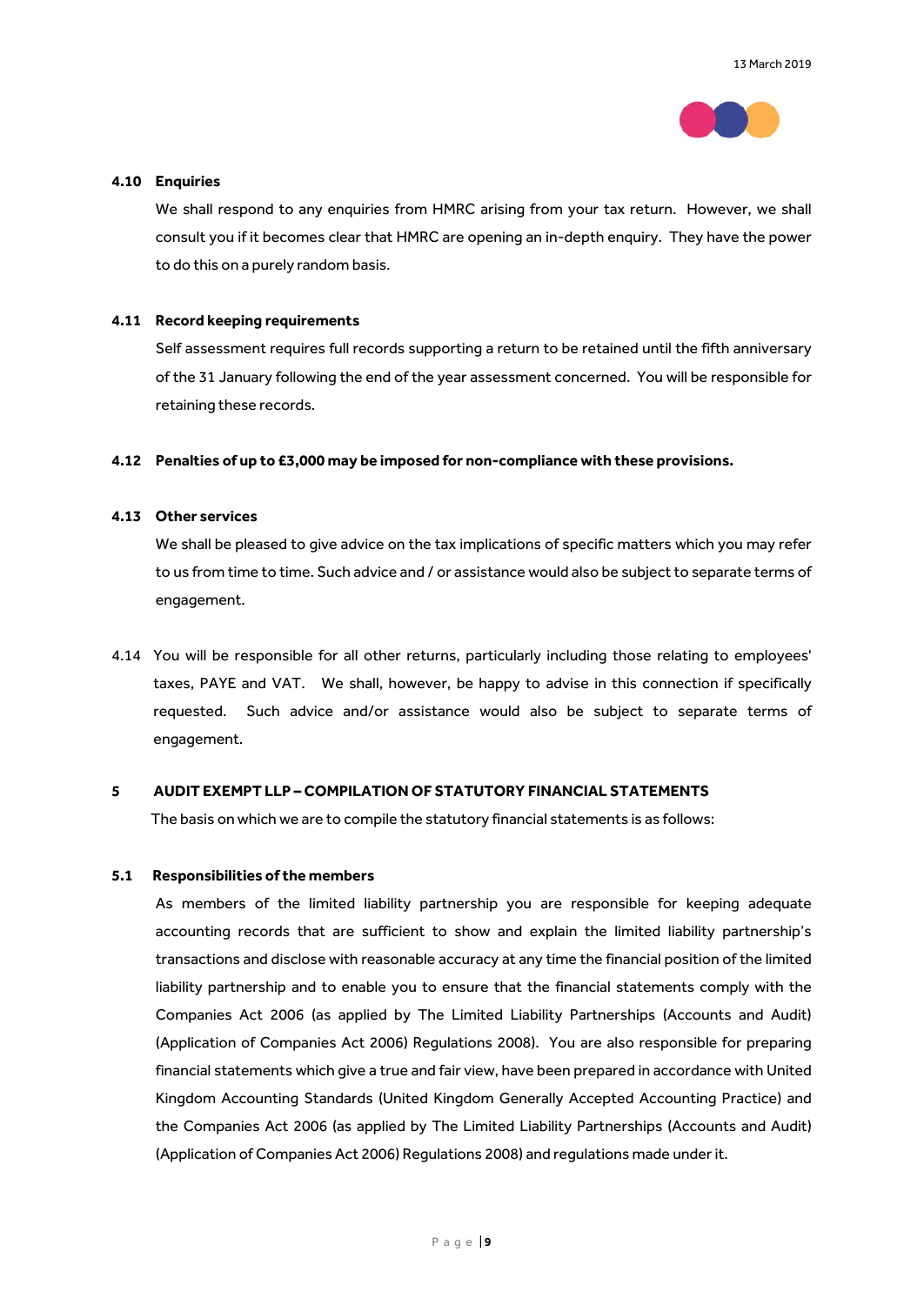

- 5.2 In preparing the financial statements, you are required to:
	- select suitable accounting policies and then apply them consistently;
	- make judgements and estimates that are reasonable and prudent; and
	- prepare the financial statements on the going concern basis unless it is inappropriate to presume that the limited liability partnership will continue in business.
- 5.3 You also have a responsibility not to approve these financial statements unless you are satisfied that they give a true and fair view of the assets, liabilities, financial position and profit or loss of the limited liability partnership.
- 5.3a Your responsibility for preparation of the financial statements extends to the application of exemptions and options on transition to, and application of, new accounting standards. As members of the limited liability partnership you should also consider the impact of new accounting standards on the business, including the impact on going concern.
- 5.4 You are responsible for safeguarding the assets of the limited liability partnership and hence for taking reasonable steps for the prevention and detection of fraud and other irregularities.
- 5.5 You are also responsible for determining whether, in respect of the year, the limited liability partnership meets the conditions for exemption from an audit of the accounts set out in section 477 [or 479A or 480] of the Companies Act 2006 (as applied by The Limited Liability Partnerships (Accounts and Audit) (Application of Companies Act 2006) Regulations 2008), and for determining whether, in respect of the year, the exemption is not available for any of the reasons set out in sections 478 and 479 [479B or 481].
- 5.6 You are responsible for ensuring that the limited liability partnership complies with the laws and regulations that apply to its activities, and for preventing non-compliance and for detecting any that occurs.
- 5.7 You have undertaken to make available to us, as and when required, all the limited liability partnership's accounting records and related financial information, including minutes of management and members' meetings necessary for the compilation of the accounts. You will make full disclosure to us of all relevant information.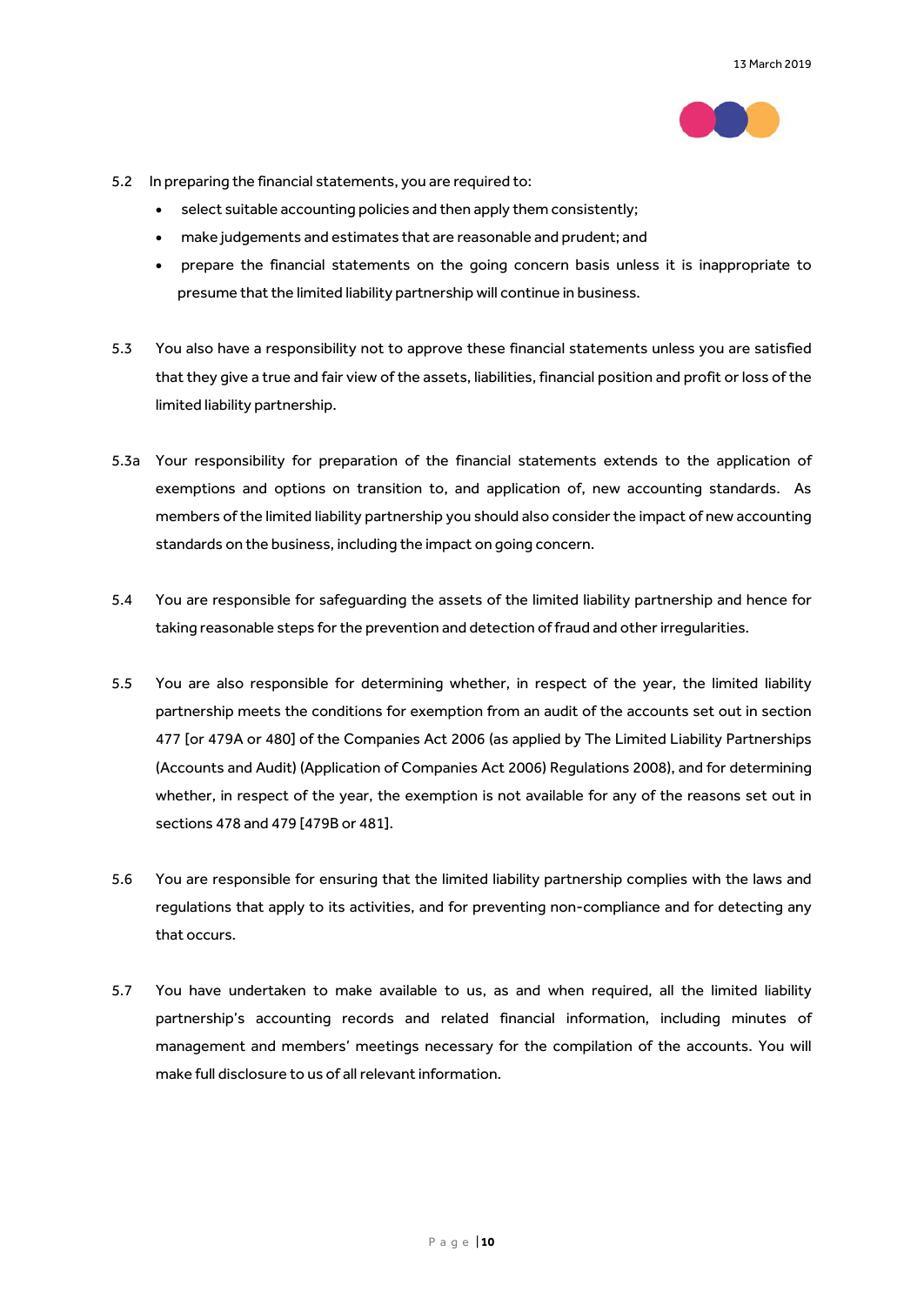

- 5.8 Where you are maintaining the bookkeeping records yourself, you have agreed that your staff will be responsible for:
	- keeping the record of receipts and payments;
	- reconciling the balances monthly with the bank statements;
	- keeping posted and balanced the purchase and sales ledgers;
	- preparing a detailed list of ledger balances;
	- if applicable, preparing details of the annual stocktaking suitably priced and extended.
- 5.9 If you wish to publish your financial information, which includes a report by us or is otherwise connected to us, on the limited liability partnership's website or by other electronic means, it is your responsibility to advise us of the intended electronic publication before it occurs and to ensure that any such publication properly presents the financial information and our report. We reserve the right to withhold consent to the electronic publication of our report if it, or the financial statements, are to be published in an inappropriate manner. It is your responsibility to ensure there are controls in place to prevent or detect quickly any changes to that information. We are not required to review such controls nor to carry out ongoing reviews of the information after it is first published. The maintenance and integrity of the limited liability partnership's website is your

responsibility and we accept no responsibility for changes made to such information after it is first posted.

## **5.10 Responsibilities of the accountants**

As the limited liability partnership is totally exempt from audit, we have no statutory responsibilities to the limited liability partnership at all. Our only responsibilities arise from those specifically agreed upon between us in respect of other professional services.

5.11 You have asked us to help you prepare the financial statements in accordance with the requirements of the Companies Act 2006 (as applied to LLPs) and with the Statement of Recommended Practice, Accounting by Limited Liability Partnerships. We will compile the annual financial statements for your approval based on the accounting records maintained by you and the information and explanations given to us by you. We shall plan our work on the basis that no report on the financial statements is required by statute or regulation for the year, unless you inform us in writing to the contrary. In carrying out our engagement we will make enquiries of management and undertake any procedures that we judge appropriate but are under no obligation to perform procedures that may be required for assurance engagements such as audits or reviews.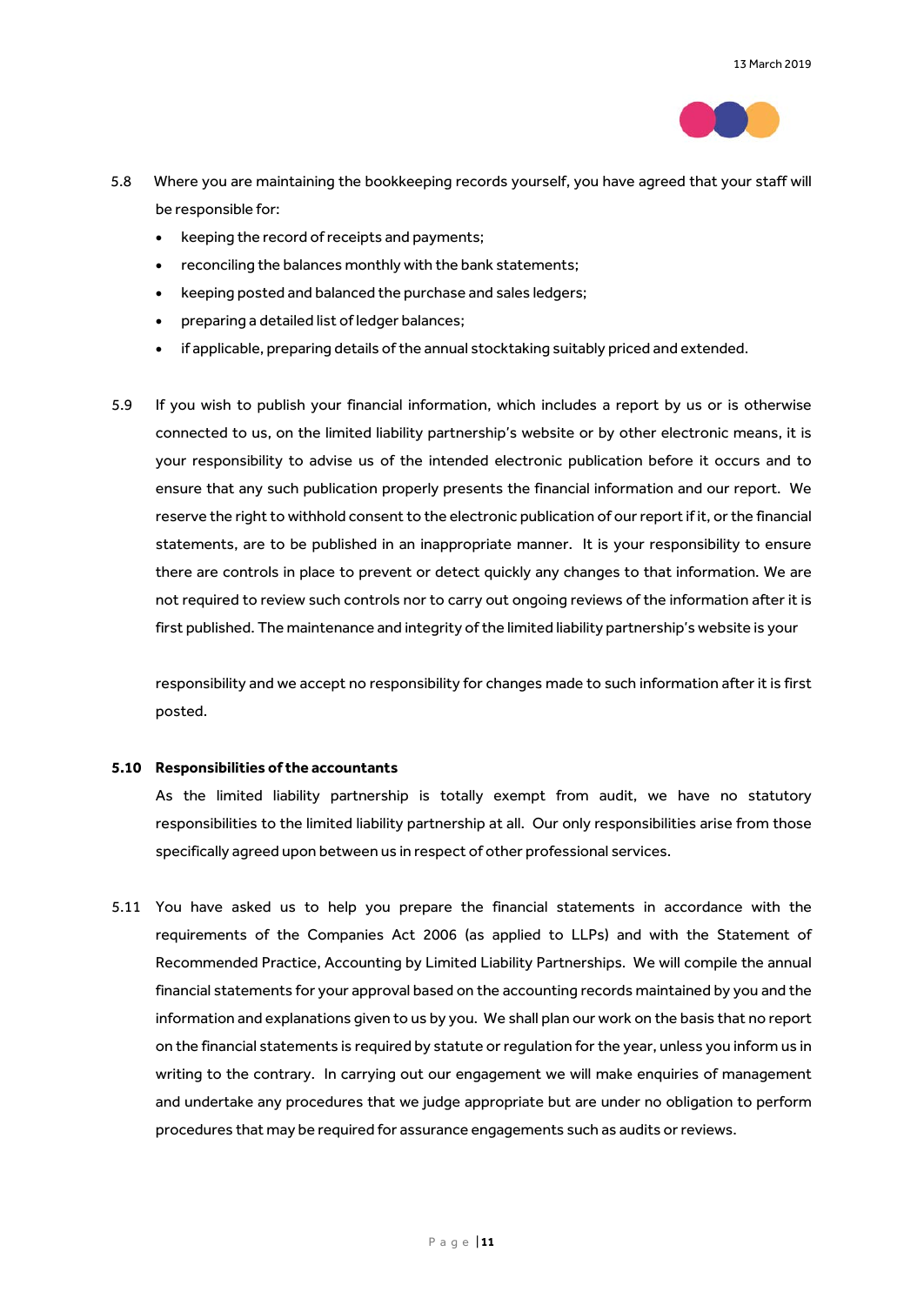

- 5.12 You have advised us that the limited liability partnership is exempt from an audit of the financial statements. We will not check whether this is the case. However, should our work indicate that the limited liability partnership is not entitled to the exemption, we will inform you of this.
- 5.13 Our work will not be an audit of the financial statements in accordance with the International Standards on Auditing (UK). Consequently, our work will not provide any assurance that the accounting records or the financial statements are free from material misstatement, whether caused by fraud, other irregularities or error and cannot be relied on to identify weaknesses in internal controls.
- 5.14 Since we will not carry out an audit, nor confirm in any way the accuracy or reasonableness of the accounting records maintained by the limited liability partnership, we are unable to provide any assurance as to whether the financial statements that we prepare from those records present a true and fair view. We will, however, advise you on whether your records are adequate for the preparation of financial statements and recommend improvements.
- 5.15 We have a professional duty to compile financial statements that conform with generally accepted accounting principles from the accounting records and information and explanations given to us. Furthermore, as members, you have a duty to prepare financial statements that comply with the Companies Act 2006 (as applied by The Limited Liability Partnerships (Accounts and Audit)

(Application of Companies Act 2006) Regulations 2008) and United Kingdom Accounting Standards (United Kingdom Generally Accepted Accounting Practice (UK GAAP)), including the Statement of Recommended Practice: Accounting by Limited Liability Partnerships. Where we identify that the financial statements do not conform to UK GAAP or if the accounting policies adopted are not immediately apparent this will need to be disclosed in the financial statements.

5.16 We also have a professional responsibility not to allow our name to be associated with financial statements which we believe may be misleading. Therefore, although we are not required to search for such matters, should we become aware, for any reason, that the financial statements may be misleading, we will discuss the matter with you with a view to agreeing appropriate adjustments and/or disclosures in the financial statements. In circumstances where adjustments and/or disclosures that we consider appropriate are not made or where we are not provided with appropriate information, and as a result we consider that the financial statements are misleading, we will withdraw from the engagement.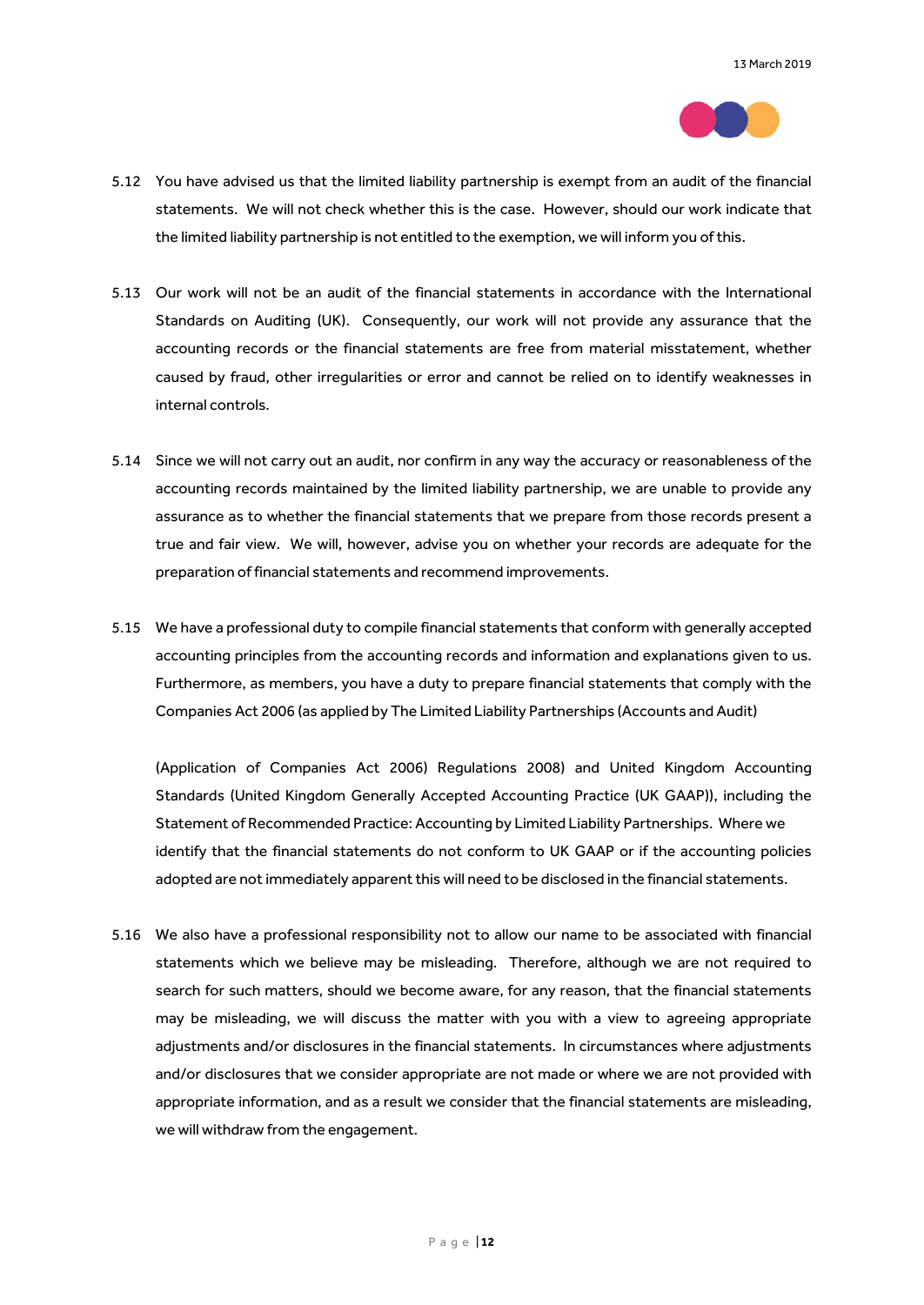

5.17 As part of our normal procedures, we may request you to provide written confirmation of any information or explanations given by you orally during the course of our work.

#### **5.18 Form of the accountants' report**

We shall report to the members, with any modifications that we consider may be necessary, that in accordance with this engagement letter and in order to assist you to fulfil your responsibilities, we have compiled, without carrying out an audit, the financial statements from the accounting records of the limited liability partnership and from the information and explanations supplied to us. To the fullest extent permitted by law we do not accept or assume responsibility to anyone other than the limited liability partnership and the limited liability partnership's members, as a body, for the work or for this report.

## **5.19 Taxation services**

We shall prepare the limited liability partnership's self assessment tax returns and the annual partnership statements, together with any supplementary pages required, from the information and explanations that you provide to us.

- 5.20 We will also prepare the income tax and capital gains tax computations based on the limited liability partnership's financial statements for inclusion in the limited liability partnership's tax returns.
- 5.21 Once we have obtained the approval and signature of the member who is responsible for dealing with the limited liability partnership's tax affairs we will submit the limited liability partnership's returns to HM Revenue & Customs (HMRC).
- 5.22 The work undertaken within this aspect of our engagement will be in respect of the limited liability partnership's tax affairs. We have no responsibilities in respect of the personal tax affairs of the limited liability partnership's members, these will be subject to their individual letters of engagement.
- 5.23 If instructed we will provide each member with details of the member's allocations from the return to enable members to fill in their self assessment tax returns.
- 5.24 Where we undertake taxation work on behalf of the individual members of the limited liability partnership you must agree to keep us informed of relevant changes in circumstances that could affect the members' tax liabilities, for example, keep us informed of changes in membership. Any work to be undertaken on behalf of the individual members will be set out in separate terms of engagement.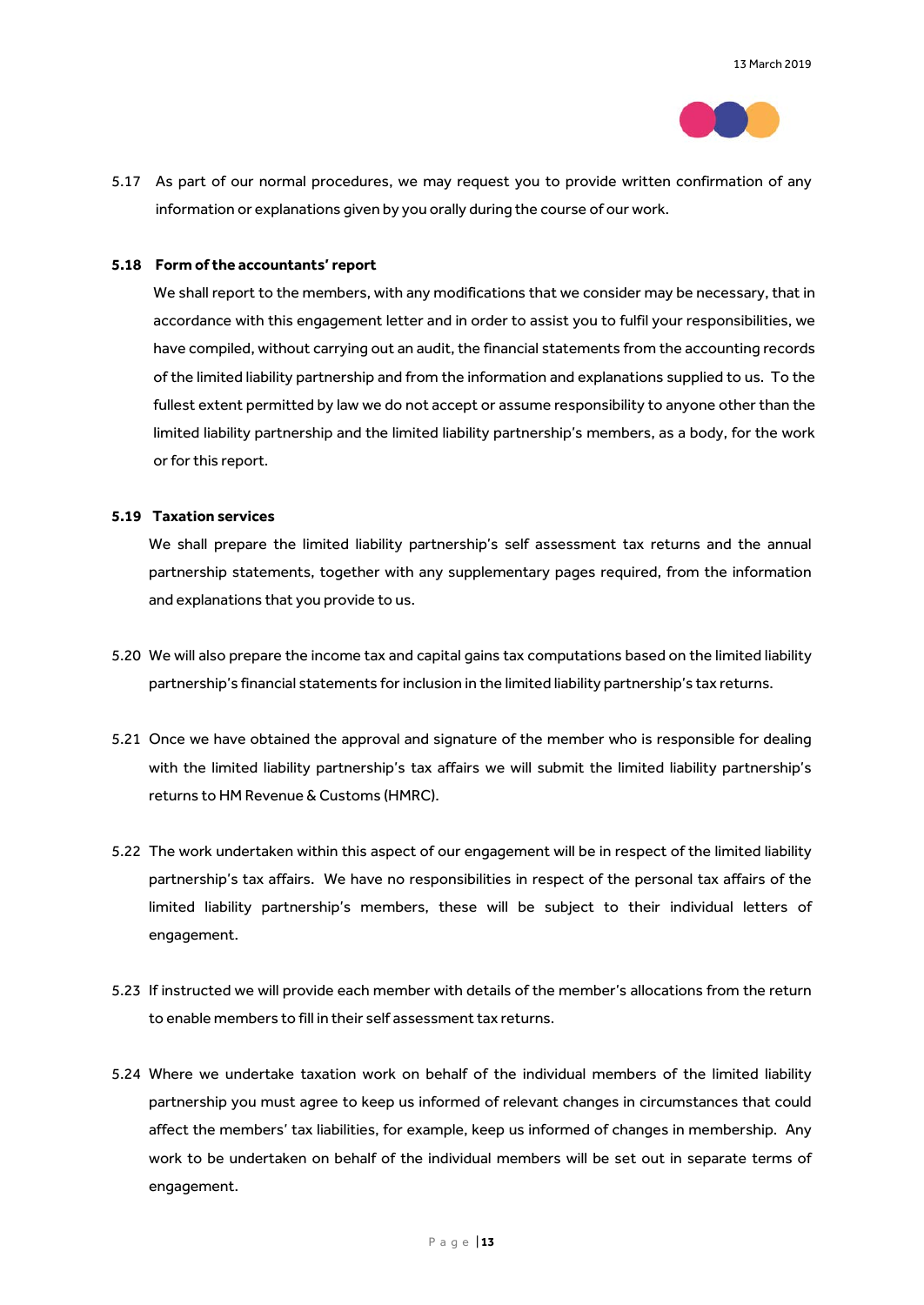

#### **5.25 Your responsibilities**

As members of the limited liability partnership you are responsible for:

- ensuring that the limited liability partnership's self assessment tax returns are correct and complete; and
- filing any returns by the due date.

Failure to do this may lead to automatic penalties.

- 5.26 To enable us to undertake our work you agree:
	- that all returns are to be prepared on the basis of full disclosure of all sources of income, charges, allowances and capital transactions;
	- to provide all information necessary for dealing with the limited liability partnership's tax affairs; and
	- to provide us with information in sufficient time for the limited liability partnership's tax return to be completed and submitted by the due date.

#### **5.27 Enquiries**

We shall respond to any enquiries from HMRC arising from the limited liability partnership's tax return. We shall consult you if it becomes clear that HMRC are opening an enquiry. HMRC have the power to do this on a purely random basis.

#### **5.28 Other services**

We shall be pleased to give advice on the tax implications of specific matters which you may refer to us from time to time. Such advice and / or assistance would also be subject to separate terms of engagement.

5.29 You will be responsible for all other returns, particularly including those relating to employees' taxes, PAYE and VAT. We shall, however, be happy to advise in this connection if specifically requested. Such advice and / or assistance would also be subject to separate terms of engagement.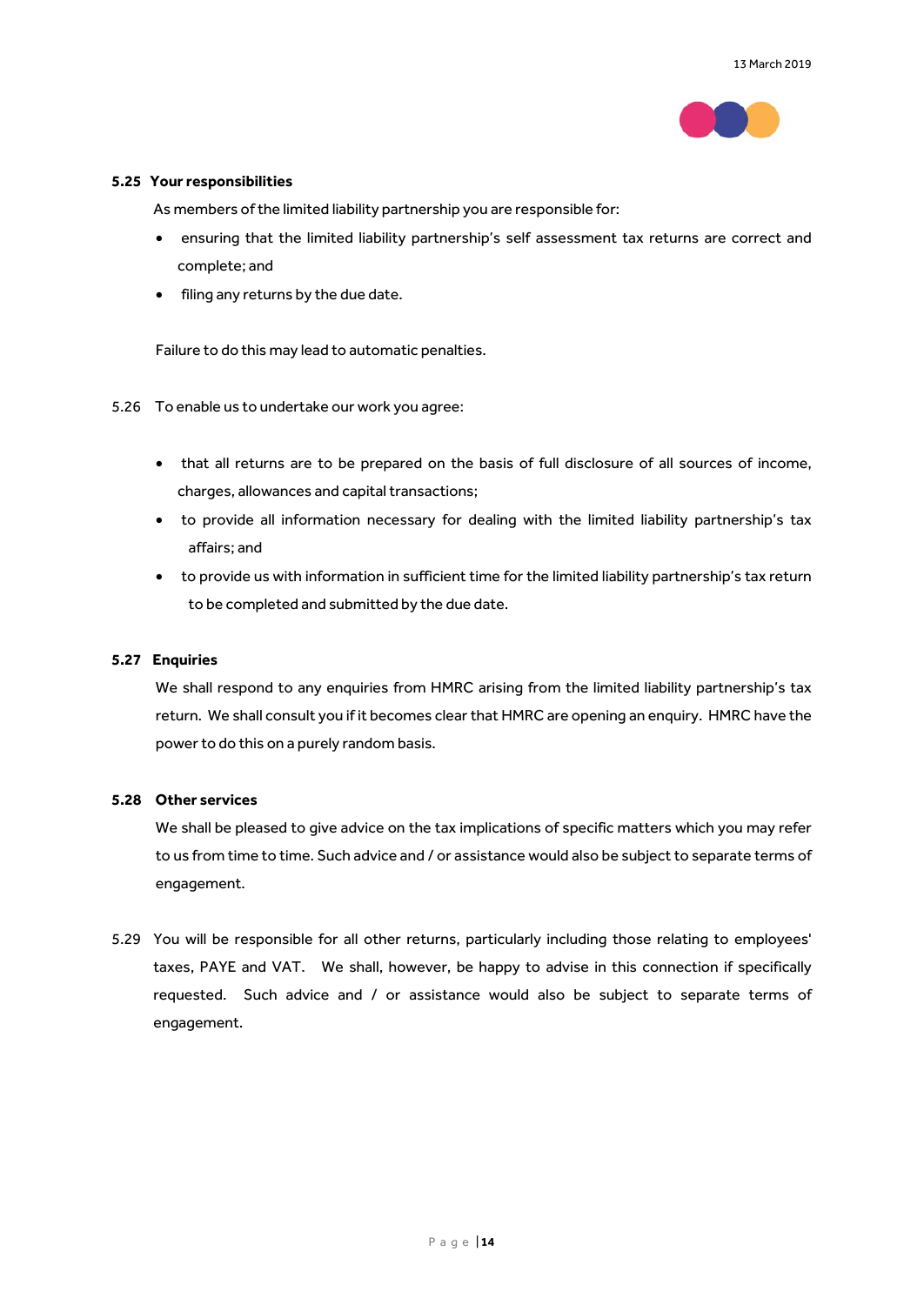

## **6 ADDITIONAL SERVICES**

The basis on which we are to supply other services is as follows:

## **6.1 Regular Accounting Systems**

We will set up the software appropriate to your business. If the software that you choose is Xero, we will provide 1 hour's initial training free of charge. Where you buy Xero through us, we will also provide you with ongoing support.

#### **6.2 Accounting Support Services:**

- If we are instructed to provide accounting support, we will process your accounting entries into the accounting system
- Prepare regular bank reconciliations
- Maintain your various control accounts in a reconciled form
- Provided we receive the data in a timely manner, and we are instructed to do so, we will prepare your Management Accounts.

#### **6.3 VAT Returns**

If we are instructed to prepare your VAT returns, we shall provide the following services: We will prepare your VAT return workings from original records and information supplied by you to the extent necessary to prepare your VAT return. We will produce the VAT return from those workings. We will advise you of the VAT due and, at your authorisation, we will set up a direct debit for the VAT payment. We will submit your VAT return and you have authorised us to submit this electronically. If we are instructed, and if required, we will submit your EC sales list based on the information you supply.

- 6.4 It remains your responsibility for making correct VAT returns and for ensuring payment of VAT is made on time. If VAT returns are submitted late or payment is made late, penalties or interest may be charged. You should ensure, therefore, that you supply us with your information for your VAT return on a timely basis.
- 6.5 If we are instructed to only review your VAT returns, it is on the basis that you have made the entries in your accounting system yourself. If the volume of these entries is large, it is extremely unlikely that we will be able to check every entry to the supporting documentation and we will therefore approach this on a sample basis.
- 6.6 VAT invoices and associated appropriate documentation must be held by you for all costs claimed.
- 6.7 Records need to be held for 6 years after the accounting period end (which is therefore effectively 7 years).
- 6.8 On request, we shall provide consultancy advice on VAT matters (such as specific transactions which are contemplated) as and when requested to do so by the tax payer. Please advise us in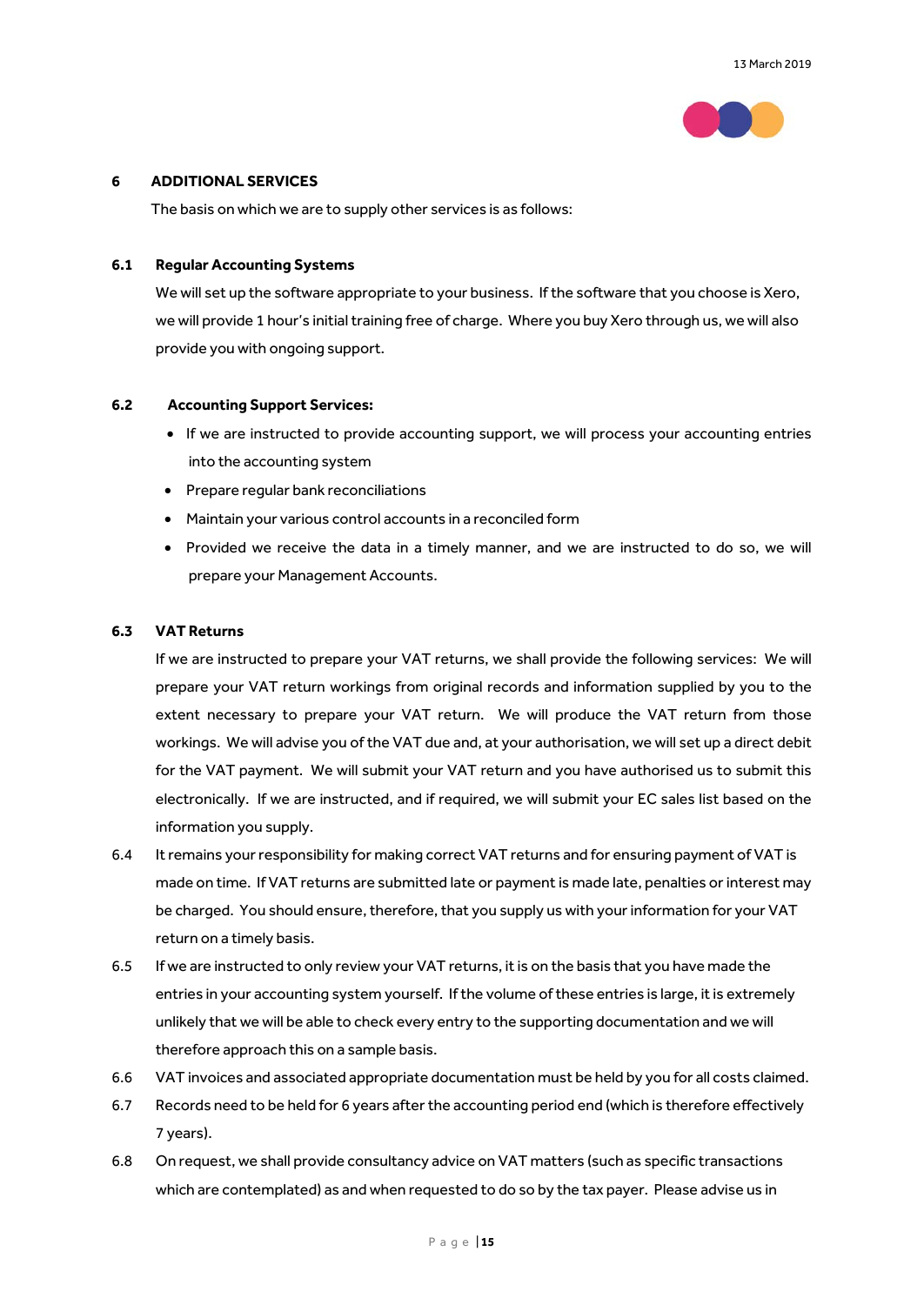

good time of any proposed transactions. Tax legislation changes frequently and we would recommend that you ask us to review any advice already given if a transaction is delayed, or is to be repeated, or if an apparently similar transaction is to be undertaken.

6.9 In all respects, please keep us appraised of any changes in your business or your services as these may affect what is required to be submitted.

#### **7 Company Secretarial Services**

If you would like us to act as Company Secretary, this service will be supplied via our company BWB Secretaries Limited.

- 7.1 If you instruct us to act as your Registered Office, we will also complete your confirmation statement, obtain your authorisation of it, and then submit it electronically to Companies House. If you instruct us to submit your confirmation statement only, we will complete it, obtain your authorisation and then submit electronically to Companies House.
- 7.2 If you instruct as to perform any of these three services above, we will maintain your statutory books – these will be maintained electronically. We will prepare for your approval any changes in officers of the company or the registered office. With respect to share transactions, we will prepare paperwork for your approval – depending on the complexity of the transaction, we may quote you a separate fee.

Where we act as Company Secretary or Registered Office, we will prepare dividend vouchers as required.

7.3 We will forward any documents or mail sent to, or served on, us as your registered office within 24 hours, unless this is clearly junk mail. All documents will be submitted to Companies House electronically, unless paper form is the only option. You will keep us informed at all times of any matters affecting the company's statutory affairs and we take no responsibility whatsoever of any losses suffered as a result of directors' fiduciary duties.

#### **8 Payroll Services**

If we are instructed to run your payroll, we will do this from information supplied by you – we will provide monthly payslips and monthly reports, we will inform you of the amounts due to your employees and HMRC, we will submit Real Time Information (RTI) to HMRC and we will supply a P60 at the end of the year and will send a final RTI submission to HMRC. If there is any further information required to be submitted, e.g. CIS deducted or suffered, it is your responsibility to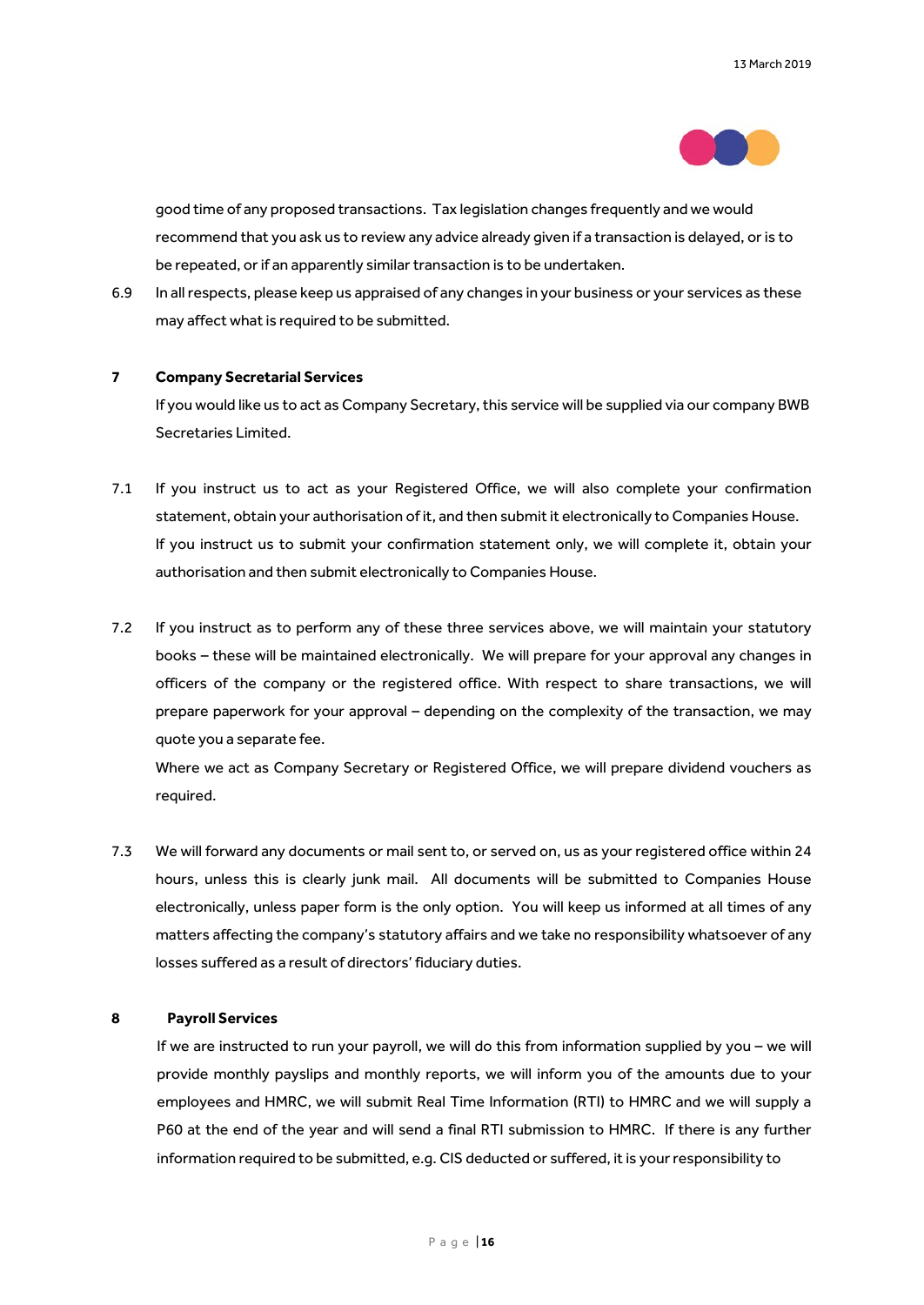

supply that to us to include. We will expect to receive the payroll information at least 3 full working days in advance to ensure that your payroll has been completed by your deadlines – it remains the responsibility of the employer to maintain payroll records. If any additional work is required, due to incomplete or incorrect information, we reserve the right to make additional charges.

#### **9 Pension Services**

If we are instructed to complete your pension administration, we shall do this in line with your directives. We shall complete the necessary monthly pension administration, including the following if necessary:

- Uploading new joiners;
- Uploading monthly contributions;
- Setting up and processing the monthly direct debit;
- Dealing with any opt-ins;
- Dealing with any opt-outs within the time frames specified;
- Refunding any payments after processing opt-outs ensuring that the refunds are processed through the payroll;
- Advising you of the amount to be collected by direct debit each month.

In order for us to complete the above tasks, it is your responsibility to provide accurate personal information for your employees in a timely manner. Incorrect personal information may lead to complications with the pension provider. We cannot take responsibility for errors due to incorrect supply of personal information. Where additional work is required in order to correct inaccuracies, we reserve the right to make additional charges. It remains your responsibility for making correct returns, including the Declaration of Compliance, and for making payments on time.

If you have not instructed us to complete your pension administration, you will be responsible for any monthly returns and for the completion of your Declaration of Compliance with The Pension Regulator.

## **10 PIIDs**

If we are instructed to prepare your forms P11d and related forms (returns of expenses and benefits in kind of employees), we will produce these based on information you supply. We will obtain your approval of the forms – these need to be checked carefully to ensure that all benefits and expenses are correctly included. It is your responsibility to supply us with correct information in a timely manner – if forms are filed late, you may be subject to penalties. It is also your responsibility to make any payments due on time as late payments may be subject to penalties and interest.